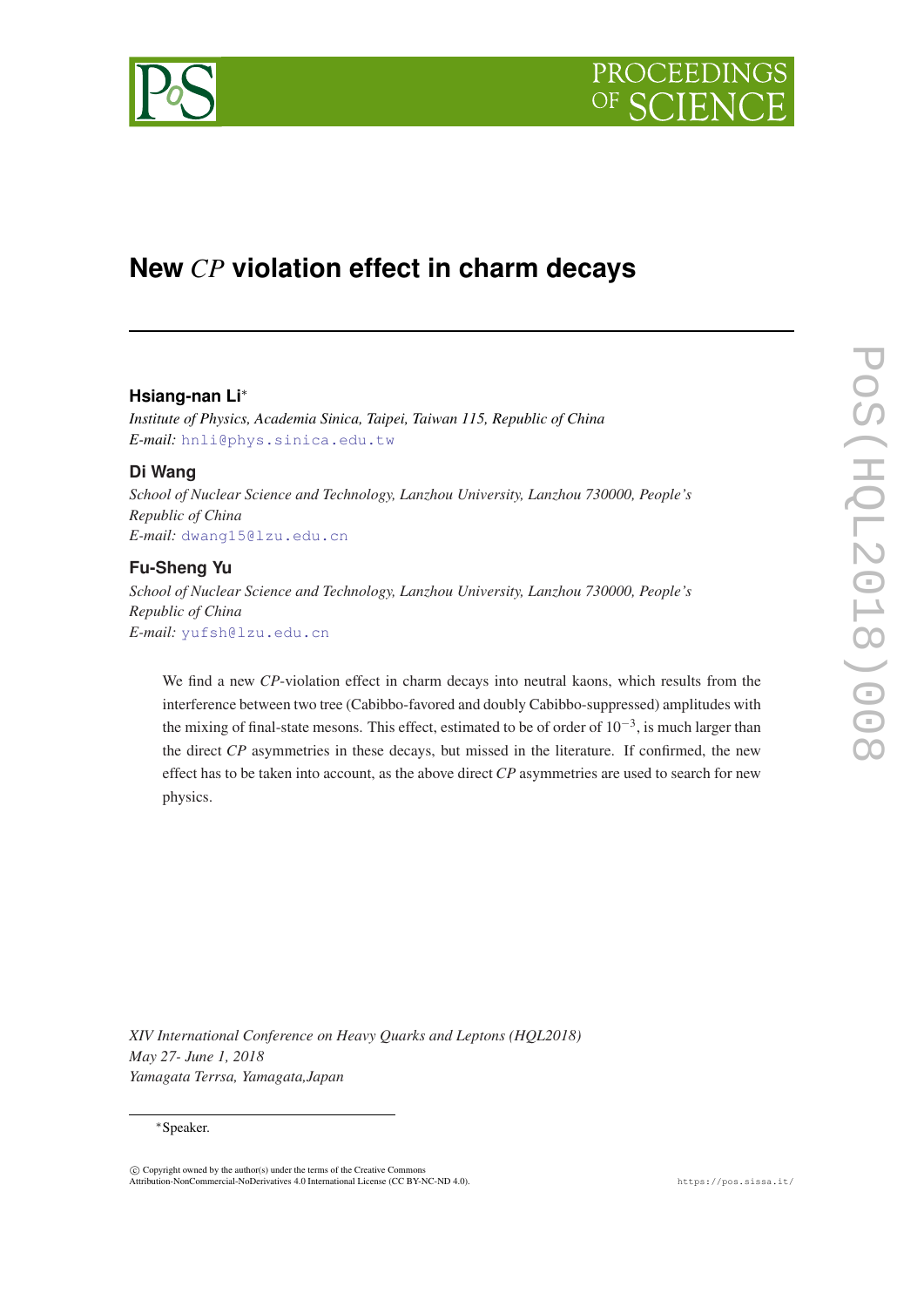<span id="page-1-0"></span>*CP* violation has been well established in the kaon and *B* meson systems, but not yet in the charm sector. It can occur via the interference between the Cabibbo-favored (CF) and doubly Cabibbo-suppressed (DCS) channels of  $D \to fK_S^0$ , with *f* being a final-state particle. These decays, with large branching factions from the CF amplitudes, are more experimentally accessible. However, the *CP* asymmetries, such as

$$
A_{CP}(D^{+} \to \pi^{+} K_{S}^{0}) = (-3.63 \pm 0.94 \pm 0.67) \times 10^{-3}, \tag{1}
$$

with 3.2 $\sigma$  from zero observed by the Belle Collaboration [[1](#page-3-0)], are mainly attributed to the  $K^0$ - $\overline{K}^0$ mixing. It has been claimed [[1](#page-3-0), [2,](#page-3-0) [3,](#page-3-0) [4](#page-3-0), [5\]](#page-3-0) that deviation from the kaon-mixing effect in a precise measurement of the above mode can be identified as the direct *CP* violation. Due to its smallness in the SM, the direct *CP* violation in these decays has been regarded as a promising observable for searching for new physics [[2](#page-3-0), [3](#page-3-0), [6](#page-3-0), [7](#page-3-0)].

In the work [\[8\]](#page-3-0) we have pointed out a new *CP*-violation effect in charm decays into neutral kaons, which results from the interference between the CF and DCS amplitudes with the mixing of final-state mesons. This new effect, estimated to be of order of  $10^{-3}$ , turns out to be much larger than the direct *CP* asymmetry, but has been missed in the literature [[1](#page-3-0), [2,](#page-3-0) [4,](#page-3-0) [5](#page-3-0)]. It has been emphasized that only when this new effect is well determined, can the direct *CP* asymmetries in charm decays into neutral kaons be extracted correctly and used to search for new physics.

A  $K_S^0$  state is reconstructed via its decay into two charged pions at a time close to its lifetime  $\tau_S$  in measurements of the  $D \to fK_S^0$  processes. Hence, not only  $K_S^0$  but also  $K_L^0$  serve as the intermediate states in the  $D \to fK(t)(\to \pi^+\pi^-)$  chain decays through the  $K_S^0$ - $K_L^0$  oscillation, and to their *CP* asymmetries [\[4\]](#page-3-0). The  $K_S^0$  and  $K_L^0$  states are linear combinations of the flavor eigenstates  $|K_{S,L}^0\rangle = p|K^0\rangle \mp q|\overline{K}^0\rangle$ , where  $q/p = (1-\varepsilon)/(1+\varepsilon)$ , and  $\varepsilon$  is a small complex parameter characterizing the indirect *CP* violation in the kaon mixing with the magnitude  $|\varepsilon| = (2.228 \pm 0.011) \times 10^{-3}$ and the phase  $\phi_{\varepsilon} = 43.52 \pm 0.05^{\circ}$  [[9\]](#page-3-0). Let  $m_{S,L}$ ,  $\Gamma_{S,L}$ , and  $\tau_{S,L}$  denote the masses, widths and lifetimes of  $|K_{S,L}^0\rangle$ , respectively. The average of widths is then given by  $\Gamma = (\Gamma_S + \Gamma_L)/2$ , and the differences of widths and masses are  $\Delta\Gamma \equiv \Gamma_S - \Gamma_L$  and  $\Delta m \equiv m_L - m_S$ , respectively. We write the ratio between the DCS and CF amplitudes as

$$
\mathscr{A}(D \to fK^0)/\mathscr{A}(D \to f\overline{K}^0) = r_f e^{i(\phi + \delta_f)},\tag{2}
$$

with the magnitude  $r_f \propto |V_{cd}^* V_{us}/V_{cs}^* V_{ud}| \sim \mathcal{O}(10^{-2})$ , the relative strong phase  $\delta_f$  that depends on final states, and the weak phase  $\phi = Arg\left[-V_{cd}^{*}V_{us}/V_{cs}^{*}V_{ud}\right] = (-6.2 \pm 0.4) \times 10^{-4}$  in the SM.



**Figure 1:** Schematic description of the chain decay  $D^+ \to \pi^+ K(t) (\to \pi^+ \pi^-)$ .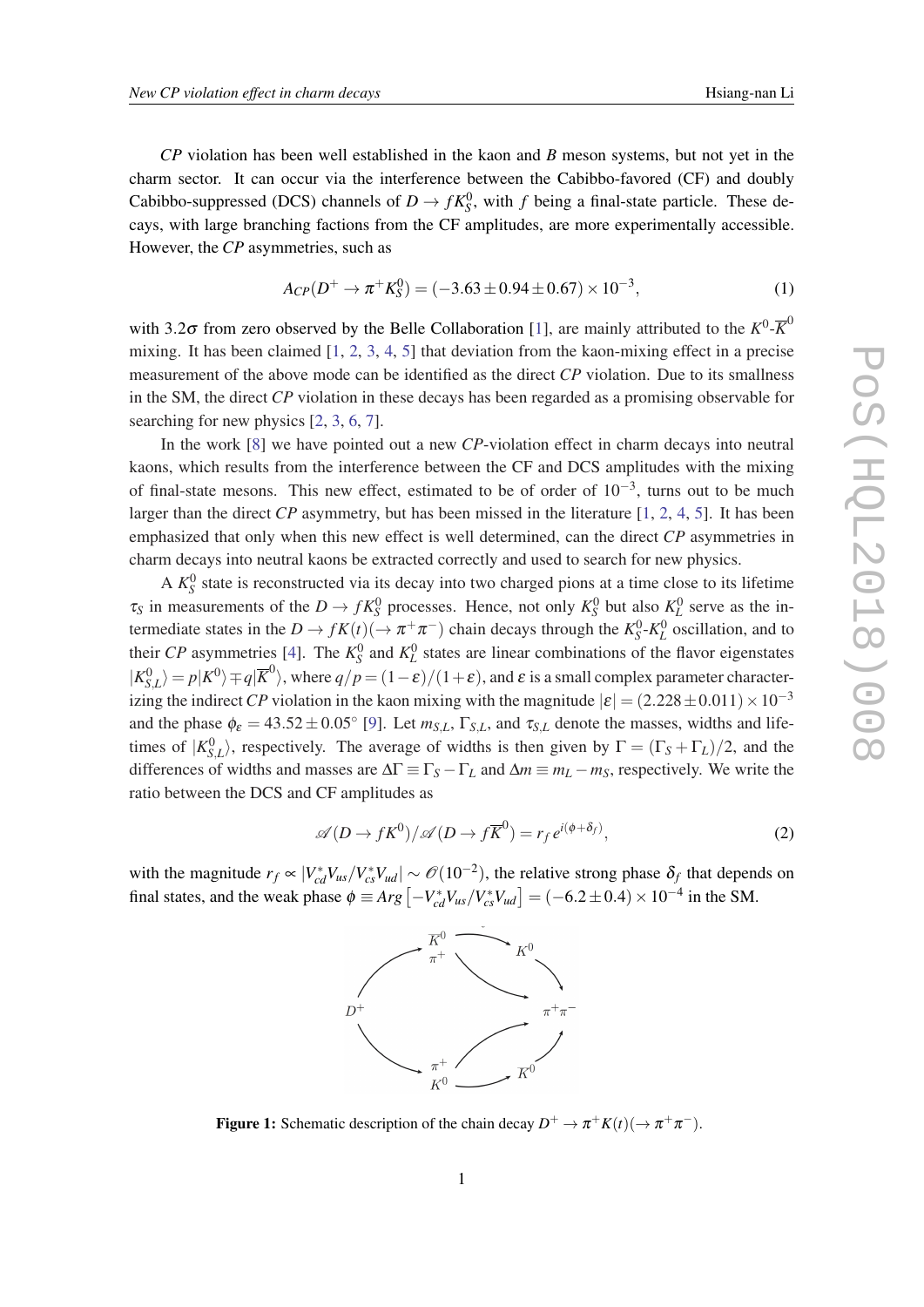Consider the time-dependent *CP* asymmetry

$$
A_{CP}(t) \equiv \frac{\Gamma_{\pi\pi}(t) - \overline{\Gamma}_{\pi\pi}(t)}{\Gamma_{\pi\pi}(t) + \overline{\Gamma}_{\pi\pi}(t)},
$$
\n(3)

where  $\Gamma_{\pi\pi}(t) \equiv \Gamma(D \to fK(t)(\to \pi^+\pi^-))$  and  $\overline{\Gamma}_{\pi\pi}(t) \equiv \Gamma(\overline{D} \to \overline{f}K(t)(\to \pi^+\pi^-))$ . Neglecting the tiny direct *CP* asymmetry in the  $K \to \pi \pi$  decays, namely, assuming the equality of the amplitudes  $\mathscr{A}(\overline{K}^0 \to \pi^+ \pi^-) = -\mathscr{A}(K^0 \to \pi^+ \pi^-)$ , we derive from Eq. (3),

$$
A_{CP}(t) \simeq \left[ A_{CP}^{\overline{K}^0}(t) + A_{CP}^{\text{dir}}(t) + A_{CP}^{\text{int}}(t) \right] / D(t), \tag{4}
$$

with the denominator  $D(t) = e^{-\Gamma_S t} (1 - 2r_f \cos \delta_f \cos \phi) + e^{-\Gamma_L t} |\varepsilon|^2$ . The first term corresponds to the known *CP* violation in the kaon mixing [[4](#page-3-0)],

$$
A_{CP}^{\overline{K}^0}(t) = 2e^{-\Gamma_S t} \mathcal{R}e(\varepsilon) - 2e^{-\Gamma t} \Big[ \mathcal{R}e(\varepsilon) \cos(\Delta mt) + \mathcal{I}m(\varepsilon) \sin(\Delta mt) \Big],\tag{5}
$$

which is independent of *r<sup>f</sup>* , i.e., of the DCS amplitude. The second term is the direct*CP* asymmetry originating from the interference between the CF and DCS amplitudes,

$$
A_{CP}^{\text{dir}}(t) = e^{-\Gamma_S t} 2r_f \sin \delta_f \sin \phi.
$$
 (6)

The third term in Eq. (4) represents the new *CP*-violation effect [[8](#page-3-0)],

$$
A_{CP}^{\text{int}}(t) = -4r_f \cos \phi \sin \delta_f \Big[ e^{-\Gamma_S t} \mathcal{I}m(\varepsilon) - e^{-\Gamma t} \Big( \mathcal{I}m(\varepsilon) \cos(\Delta mt) - \mathcal{R}e(\varepsilon) \sin(\Delta mt) \Big) \Big], \quad (7)
$$

which is induced by the interference between the CF and DCS amplitudes of the decays  $D \rightarrow$  $f\overline{K}^0(t)(\to \pi^+\pi^-)$  and  $D \to fK^0(t)(\to \pi^+\pi^-)$  with the kaon mixing. The mechanism responsible for Eq. (7) is more complicated than for the ordinary mixing-induced *CP* asymmetry in, for example, the  $B^0(t) \to \pi^+\pi^-$  mode: both the oscillation and decay take place in the mother particle in the latter, while  $A_{CP}^{\text{int}}$  arises from the mother decay and the daughter mixing as depicted in Fig. [1](#page-1-0).  $A_{CP}^{\text{int}}$  is not a direct *CP* asymmetry in charm decays, since it does not vanish as  $\phi = 0$ .

Unlike the singly Cabibbo-suppressed (SCS) case, both the CF and DCS amplitudes, being of the tree level, can be extracted from measured branching fractions [[10](#page-3-0), [11,](#page-3-0) [12,](#page-3-0) [13](#page-4-0)]. A global fit to the newest data in the factorization-assisted topological-amplitude (FAT) approach [[10\]](#page-3-0) gives the parameters  $r_{\pi^+} = -0.073 \pm 0.004$  and  $\delta_{\pi^+} = -1.39 \pm 0.05$  for the  $D^+ \to \pi^+ K^0_S$  decay [[14\]](#page-4-0). The solution with opposite signs of  $\delta_{\pi^+}$  contributes equivalently to branching fractions, which depend only on the cosine of strong phases. The one presented above is preferred by the central value of the *CP*-asymmetry data in Eq. [\(1\)](#page-1-0) in the global fit, to which the sign of strong phases is relevant.

The time-dependent *CP* asymmetries in the  $D^+ \to \pi^+ K(t) (\to \pi^+ \pi^-)$  decay as a function of *t*/ $\tau_S$  are displayed in Fig. [2.](#page-3-0) It is found that the total *CP* asymmetry is dominated by  $A_{CP}^{\overline{K}^0}$ , and the new effect  $A_{CP}^{int}$ , reaching order of  $10^{-3}$  or even  $10^{-2}$  in the range  $2\tau_s \lesssim t \lesssim 5\tau_s$ , are experimentally accessible. The direct *CP* asymmetry is too small (being of order of 10−<sup>4</sup> ) to be seen in the plots. Hence, deviation of the total *CP* asymmetry in  $D \to fK_S^0$  decays from  $A_{CP}^{\overline{K}^0}$  should be attributed to *A*<sup>int</sup><sub>*CP*</sub>, instead of to the direct *CP* asymmetry.

In this work we have studied the time-dependent *CP* asymmetries in the  $D \to fK_S^0(\to \pi^+\pi^-)$ chain decays. A new *CP*-violation effect was identified in these processes, which is induced by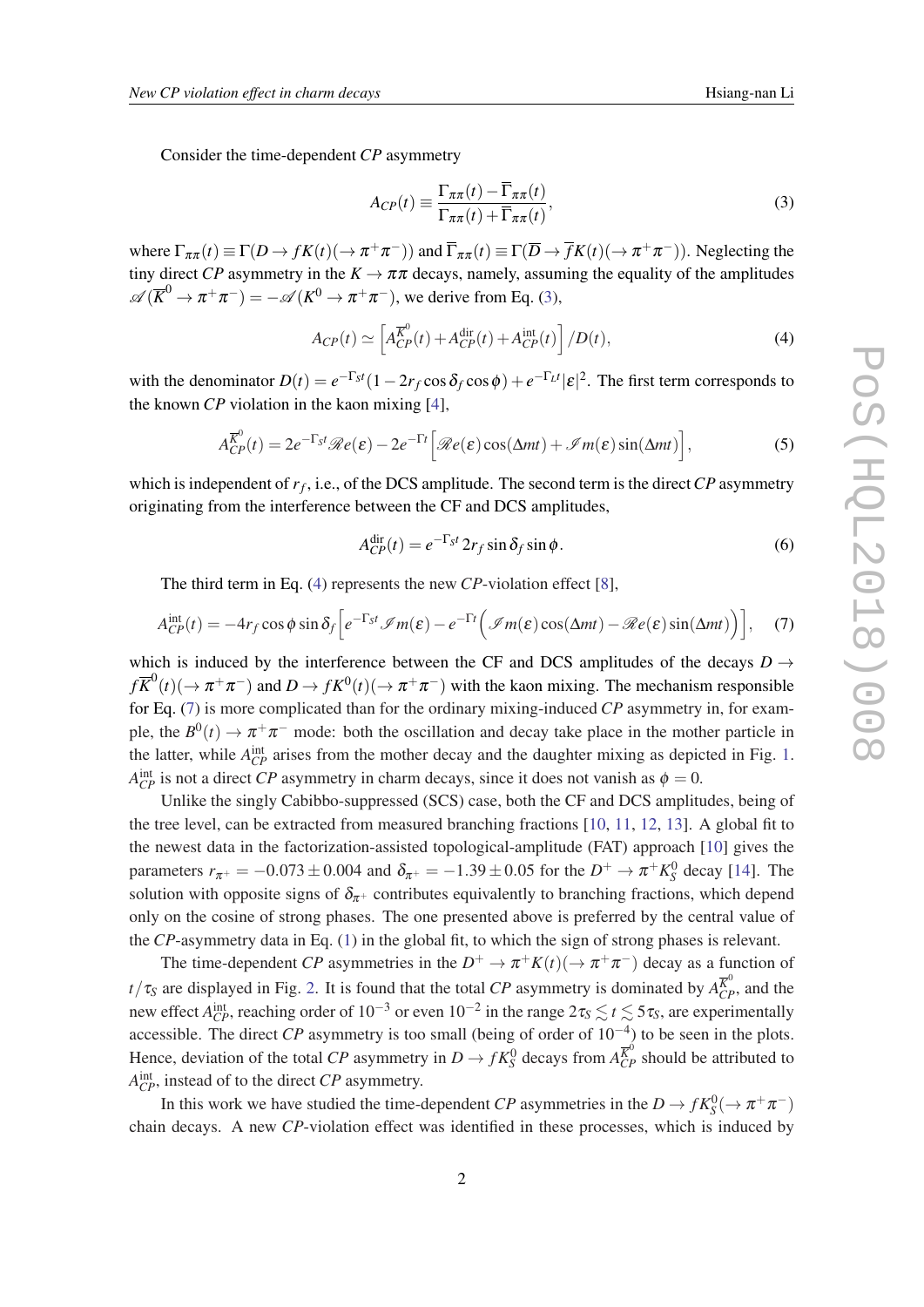<span id="page-3-0"></span>

Figure 2: Time-dependent *CP* asymmetries in the  $D^+ \to \pi^+ K(t) (\to \pi^+ \pi^-)$  decay as a function of  $t/\tau_s$ . The gray bands represent the theoretical uncertainties.

the interference between the CF and the DCS amplitudes with the  $K^0$ - $\overline{K}^0$  mixing. Unlike the SCS processes, both the CF and DCS amplitudes, occurring at the tree level, can be extracted from measured branching fractions. Therefore, their *CP* asymmetries can be estimated more accurately, and have been shown to be as large as  $10^{-3}$  in the  $D^+ \to \pi^+ K^0_S$  mode. Nevertheless, its effect has been missed in the literature. We emphasize that the direct *CP* asymmetries used to search for new physics must be determined by subtracting the kaon-mixing and DCS interference effects from total *CP* asymmetries.

This work was supported in part by the National Natural Science Foundation of China under Grants No. 11347027, 11505083 and U1732101, and by the Ministry of Science and Technology of R.O.C. under Grant No. MOST-104-2112-M-001-037-MY3.

### **References**

- [1] B. R. Ko *et al.* [Belle Collaboration], Phys. Rev. Lett. 109, 021601 (2012), Erratum: [Phys. Rev. Lett. 109, 119903 (2012)], [arXiv:1203.6409 [hep-ex]].
- [2] H. J. Lipkin and Z. z. Xing, Phys. Lett. B 450, 405 (1999), [hep-ph/9901329];
- [3] G. D'Ambrosio and D. N. Gao, Phys. Lett. B **513**, 123 (2001), [hep-ph/0105078].
- [4] Y. Grossman and Y. Nir, JHEP 1204, 002 (2012), [arXiv:1110.3790 [hep-ph]].
- [5] S. Bianco, F. L. Fabbri, D. Benson and I. Bigi, Riv. Nuovo Cim. 26N7, 1 (2003), [hep-ex/0309021].
- [6] I. I. Y. Bigi and H. Yamamoto, Phys. Lett. B 349, 363 (1995), [hep-ph/9502238].
- [7] Z. Z. Xing, Phys. Lett. B 353, 313 (1995), Erratum: [Phys. Lett. B 363, 266 (1995)], [hep-ph/9505272].
- [8] F. S. Yu, D. Wang and H. n. Li, Phys. Rev. Lett. 119, no. 18, 181802 (2017), [arXiv:1707.09297 [hep-ph]].
- [9] C. Patrignani *et al.* [Particle Data Group Collaboration], Chin. Phys. C 40, 100001 (2016).
- [10] H. n. Li, C. D. Lu and F. S. Yu, Phys. Rev. D 86, 036012 (2012), [arXiv:1203.3120 [hep-ph]].
- [11] Q. Qin, H. n. Li, C. D. Lu and F. S. Yu, Phys. Rev. D 89, 054006 (2014), [arXiv:1305.7021 [hep-ph]].
- [12] S. Müller, U. Nierste and S. Schacht, Phys. Rev. D 92, 014004 (2015), [arXiv:1503.06759 [hep-ph]].